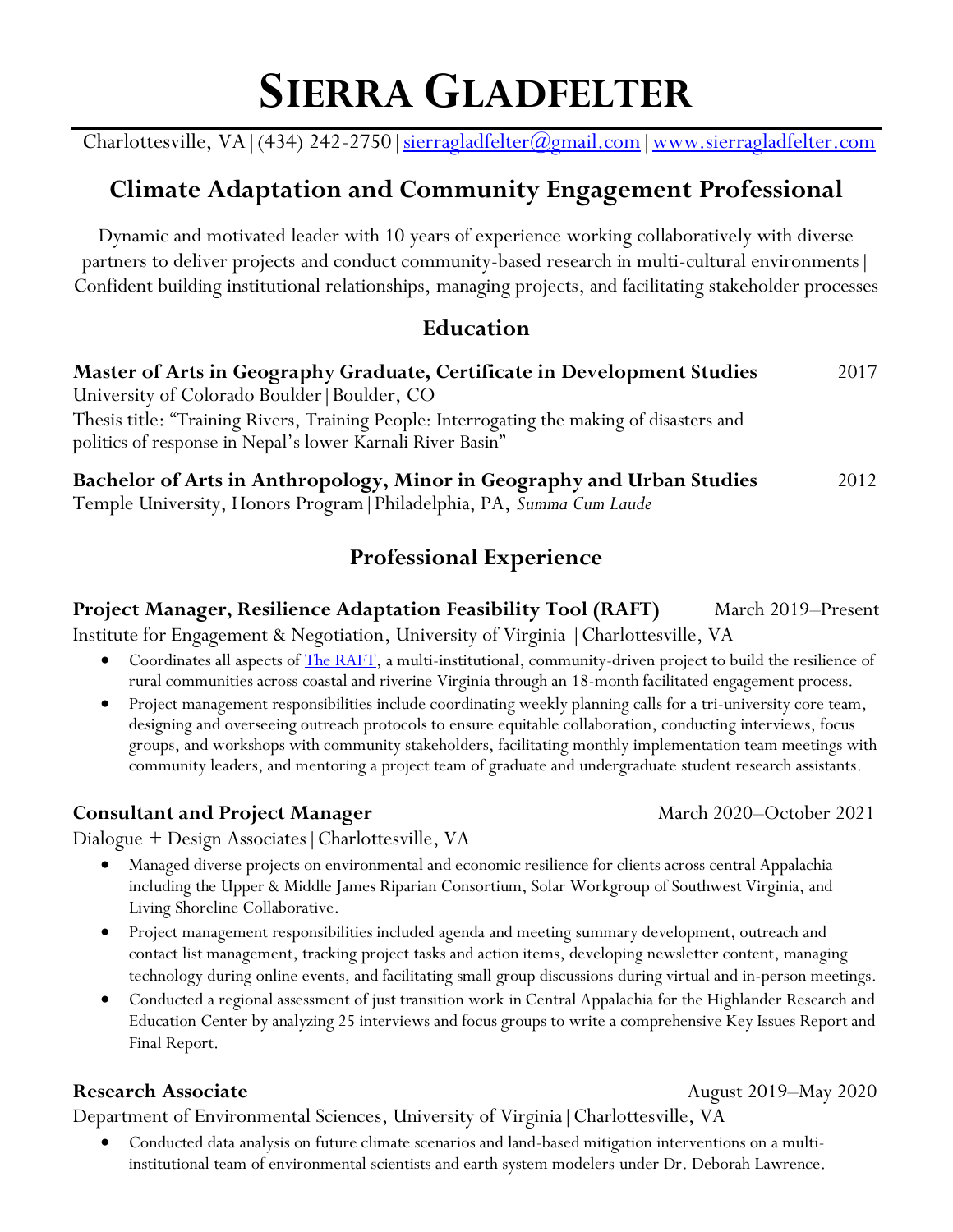• Produced climatology products based on high resolution modeling of present-day, mid-century and end of century climate conditions for stakeholders in the East African Great Lakes and Ethiopia (EAGLE) region.

Pennsylvania Magazine|Camp Hill, PA

• Managed all content of this bimonthly magazine from query through production including corresponding with over 100 writers and photographers, reviewing queries, editing content, and planning future issues.

#### **Development Associate** October 2018–August 2019

Sierra Club Virginia Chapter|Richmond, VA

• Planned, organized, and oversaw all fundraising programs and activities including appeals, events, donor identification and solicitation, and donor relations in coordination with the Virginia Chapter Director.

#### **Fulbright-Nehru Student Research Fellow**August 2017–July 2018

United States-India Educational Foundation|New Delhi, India

- Designed qualitative research tools and conducted 200 interviews to evaluate climate adaptation in Ladakh.
- Analyzed complex data sources to write reports, case studies, and critical reviews for diverse audiences.

#### **Junior Researcher** June–August 2016

Red Cross/Red Crescent Climate Centre|Zambia Red Cross, Lusaka, Zambia

- Researched national level climate policy and disaster management plans to inform ongoing programs.
- Evaluated barriers and opportunities for building resilience to climate change in beneficiary communities.

#### **Research Associate** January–June 2016

Institute for Social & Environmental Transition–International|Boulder, CO

- Collaborated with an interdisciplinary research team to analyze South Carolina's response to flood disasters.
- Produced a Post Event Review Capability report synthesizing qualitative interview data from 59 diverse stakeholders, including government officials, first responders, and community members.

#### **Outreach and Education Coordinator** February 2013–June 2014

Schuylkill Headwaters Association|Pottsville, PA

- Spearheaded public outreach, built strategic partnerships, and organized volunteers to implement projects
- Secured \$69,500 in grants to support diverse watershed education and community action programs, including a week-long experiential education program for students that involved working with 25 partner institutions.

### **Trainings and Certifications**

**Collaboration with Native Nations and Tribal Consultation Movember 2021 Understanding Conflict and Planning for Successful Collaboration Training 3011 1021** John S. McCain III National Center for Environmental Conflict Resolution

#### **Managing Editor Contract 2018 Contract 2018 October 2018 Managing Editor**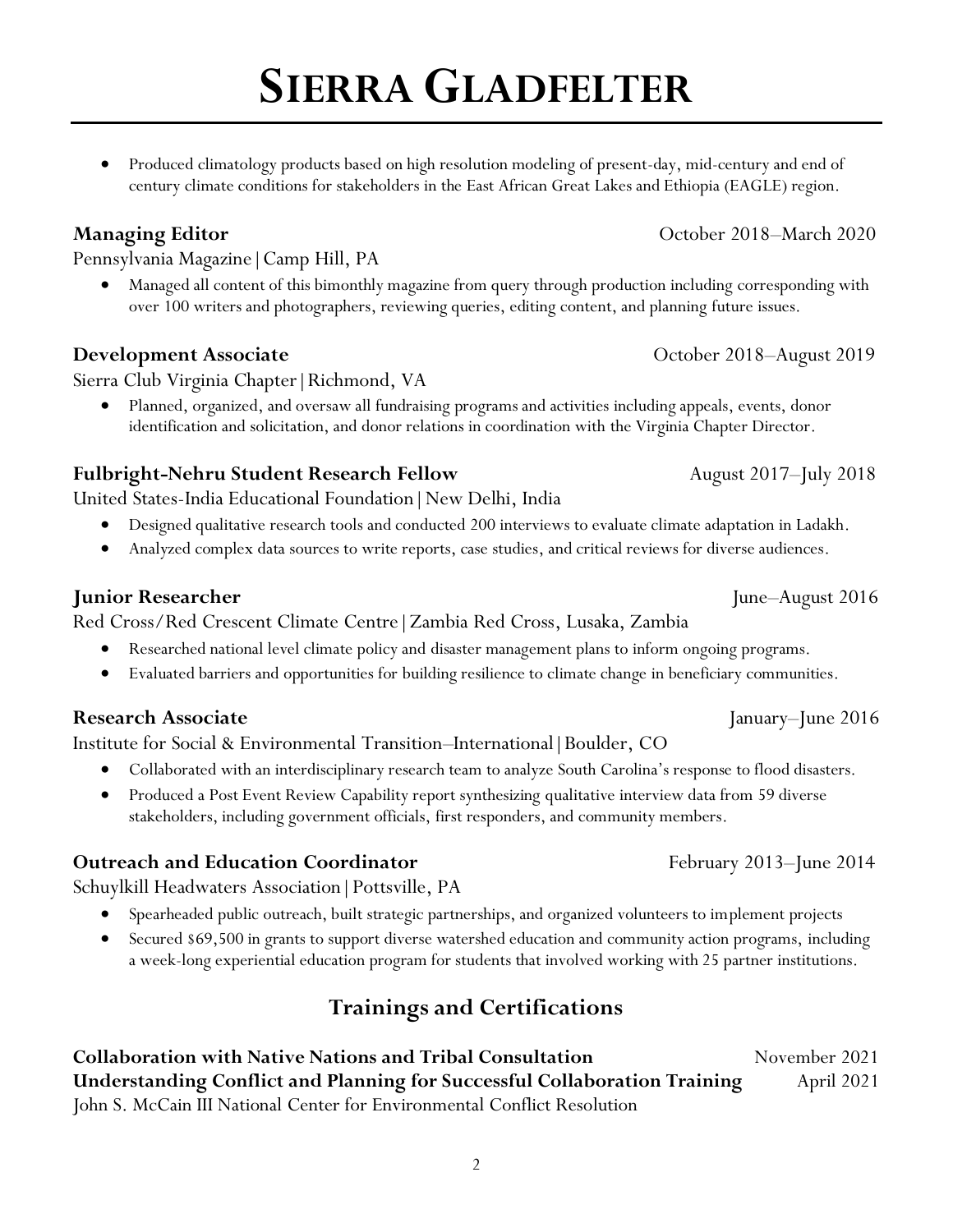#### **Equitable Negotiation on the Coast Training** *February* **2021**

Chesapeake Bay National Estuarine Research Reserve

#### **Facilitation Basics Training** July 2020

Institute for Engagement & Negotiation

#### **Basic Mediation Training**  January 2020

FairField Center, VA Completed a 20-hour course in conflict resolution and mediation certified by the Supreme Court of Virginia.

on-one and group mentoring sessions with experienced climate adaptation professionals.

#### **Mentorship Program, American Society of Adaptation Professionals** September 2019 Completed a nine-month knowledge and skills-building professional development program, featuring a series of one-

### **Professional Affiliations and Service**

| National Coalition for Dialogue & Deliberation, Member                   | 2019–Present  |
|--------------------------------------------------------------------------|---------------|
| Association for Conflict Resolution: Environment & Public Policy, Member | 2019–Present  |
| <b>University Network for Collaborative Governance, Member</b>           | 2019–Present  |
| <b>American Society of Adaptation Professionals, Member</b>              | 2017–Present  |
| Charlottesville Chapter, Citizens' Climate Lobby, Co-Leader and Member   | $2018 - 2021$ |

### **National Fellowships, Awards, and Research Grants**

| Fulbright-Nehru Student Research Fellowship                     | 2017–2018  |
|-----------------------------------------------------------------|------------|
| <b>National Science Foundation Graduate Research Fellowship</b> | 2014–2017  |
| National Audubon Society Toyota Together Green Fellowship       | 2013       |
| <b>Udall Foundation Scholarship</b>                             | 2011, 2010 |

#### **Selected Publications**

#### *Peer-Reviewed Articles and Book Chapters*

- **Gladfelter, S.** (2021). Artificial Glaciers and Ice Stupas: The Contemporary Remaking of Ladakh's Place-Based Practices of Water Storage as Modern "Solutions" to Climate Change. In R. Beszterda, J. Bray, & E. Williams-Oerberg (Eds.), *New Perspectives on Modern Ladakh: Fresh Discoveries and Continuing Conversations in the Indian Himalaya.* (pp. 45-72). Toruń, Poland: The Nicolaus Copernicus University Press.
- **Gladfelter, S.** (2020). Displacing Disasters: The politics of localized struggles to (re)position river training infrastructure and (re)distribute vulnerability along Nepal's lower Karnali riverbanks. *Studies in Nepali History and Society, 25* (1), 111-142.
- **Gladfelter, S.** (2018). The politics of participation in community-based early warning systems: Building resilience or precarity through local roles in disseminating disaster information? *International Journal of Disaster Risk Reduction, 30,* 120-131*.* DOI: [https://doi.org/10.1016/j.ijdrr.2018.02.022.](https://doi.org/10.1016/j.ijdrr.2018.02.022)